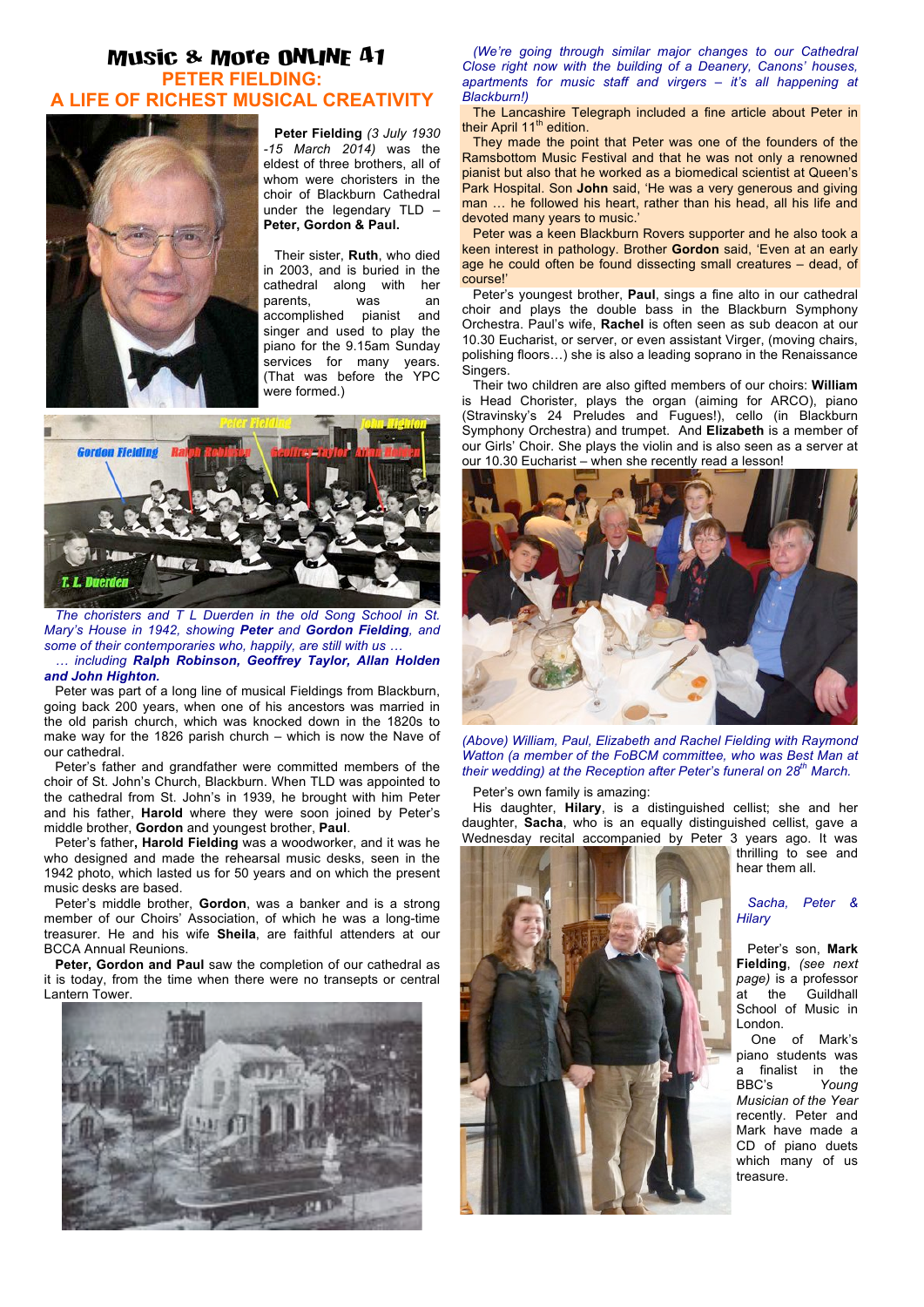

*Brother Paul, with Peter's sons Mark and John at the Reception after Peter's funeral.*

Peter's son **Robert**, (who was one of JB's earliest young Blackburn choristers!) is Director of Music of **Romsey Abbey** where he is also Church Music Adviser to the Diocese of Salisbury where he directs the Salisbury Diocesan Certificate in Church Music programme, *Pipe Up!* and courses for Volunteer Organists.

When Robert gave a Wednesday lunchtime recital for us, he brought his son **Richard** who was a chorister in the choir of Salisbury Cathedral!



*Three generations of musical Fieldings: Peter, Robert and Richard.*

**Beck Thompson**, (Peter's second eldest daughter) wrote: **John, Sarah and I** inherited our dad's musical talents.

John and I were in Bury Youth Orchestra for many years as a violinist and percussionist respectively; we are all pianists and Sarah also plays the clarinet.

We might not have decided to take it up professionally like the others (they were hard acts to follow!) but we still enjoy our music.

Two of us followed in our dad's footsteps into scientific/medical professions instead. He was proud of all six of us, and of his many grandchildren.

He was teaching several of his youngest grandchildren the piano and always talked about how gifted he thought they were, and his second youngest (**Holly**) also learns the violin on a 1/8 size. We will always tell them how lucky they were to get such a great musical start from their amazing granddad.

He said that listening to Bach 'turned him inside out.'

Peter has given many piano recitals in Blackburn Cathedral, and also for the Clef Club in Accrington where he was a foundermember.

His choice of music for our cathedral recitals was always ambitious – Beethoven Sonatas, Chopin Etudes, and much more. On one occasion he finished with a piano duet – the second part being played by his young nephew, William.



We must also include a photo of Peter actually playing the piano with page-turner Rachel Fielding in attendance.

Whenever he played at the cathedral he was always supported by members of the Fielding clan!



*L-R: Nephew William, PETER, grandson Luca, daughter Sarah and baby, Peter's wife ANDREA, son John, youngest brother Paul with Rachel, and middle brother Gordon.* **Peter was also supported at his recitals by his chorister contemporaries:**



L-R: Allan Holden, (see the very young Allan in the 1942 photo!) *Tony Robinson, Ralph Robinson, Eric Bancroft, brother Gordon, Adrian Wilson and choirman Gordon Shaw.*